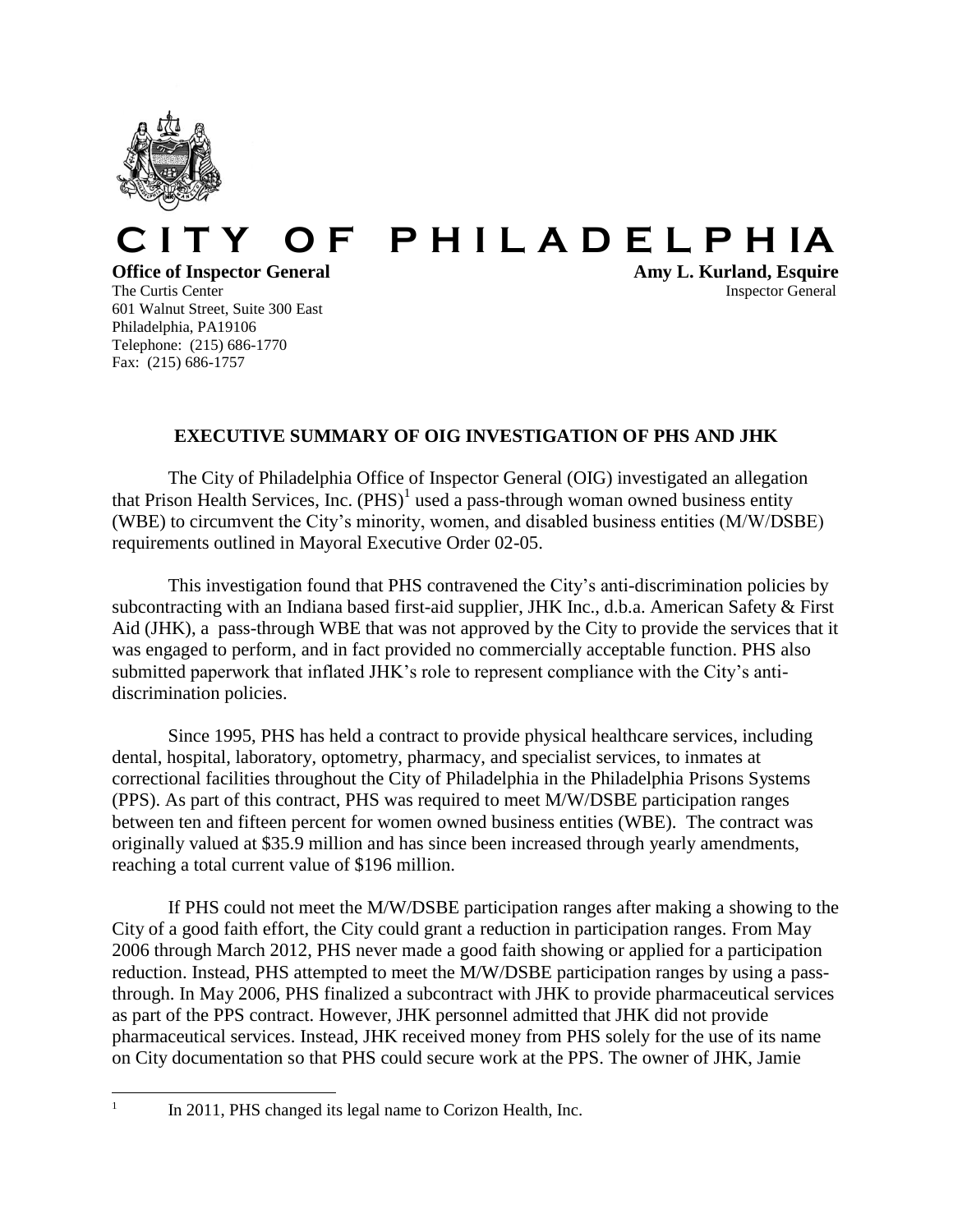Kovacs Burks, described this arrangement as a "great thing for her company." In exchange for the use of its name, PHS paid JHK 1% of the value of pharmaceutical services under the contract. PHS passed this 1% cost of the use of JHK's name to the City through monthly invoices that PHS submitted to the City, resulting in a loss to the City of over \$400,000.

The OIG investigation found that Secure Pharmacy Plus, LLC (Secure Pharmacy), a Tennessee based entity sharing the same parent corporation as PHS, subcontracted with JHK and provided pharmaceutical services to the PPS until April 30, 2007. JHK personnel admitted that they knew Secure Pharmacy was providing the pharmaceutical services to PPS. On April 30, 2007, Texas based Maxor National Pharmacy Services Corporation (Maxor) purchased Secure Pharmacy from PHS's parent corporation and entered into a long-term pharmacy services agreement whereby Maxor provided pharmaceuticals and medical supplies to PHS. The OIG investigation found no evidence that Maxor knew about the pass-through arrangement between PHS and JHK or what services JHK provided for PHS. Meanwhile, JHK performed no commercially acceptable function as required by the City's anti-discrimination policies. The following diagram describes the pass-through arrangement between PHS, JHK, Secure Pharmacy, and Maxor.



The OIG investigation further found that, from 2007 to 2011, PHS submitted provider agreements, monthly MBE listings, Solicitation for Participation and Commitment Forms, and correspondence to the City with incorrect information as to JHK's role. The documents represented that PHS contracted with JHK and paid JHK approximately 40% of the total contract amount for its services. However, from September 2008 through August 2011, PHS's required monthly invoices revealed that PHS never paid JHK 40% of the total contract amount. PHS's general ledgers reflecting money allocated by PHS each month demonstrate that from October 2007 to December 2011, JHK did not receive the 40% that PHS represented on the documentation provided to the City. Instead, JHK received a check each month from PHS for